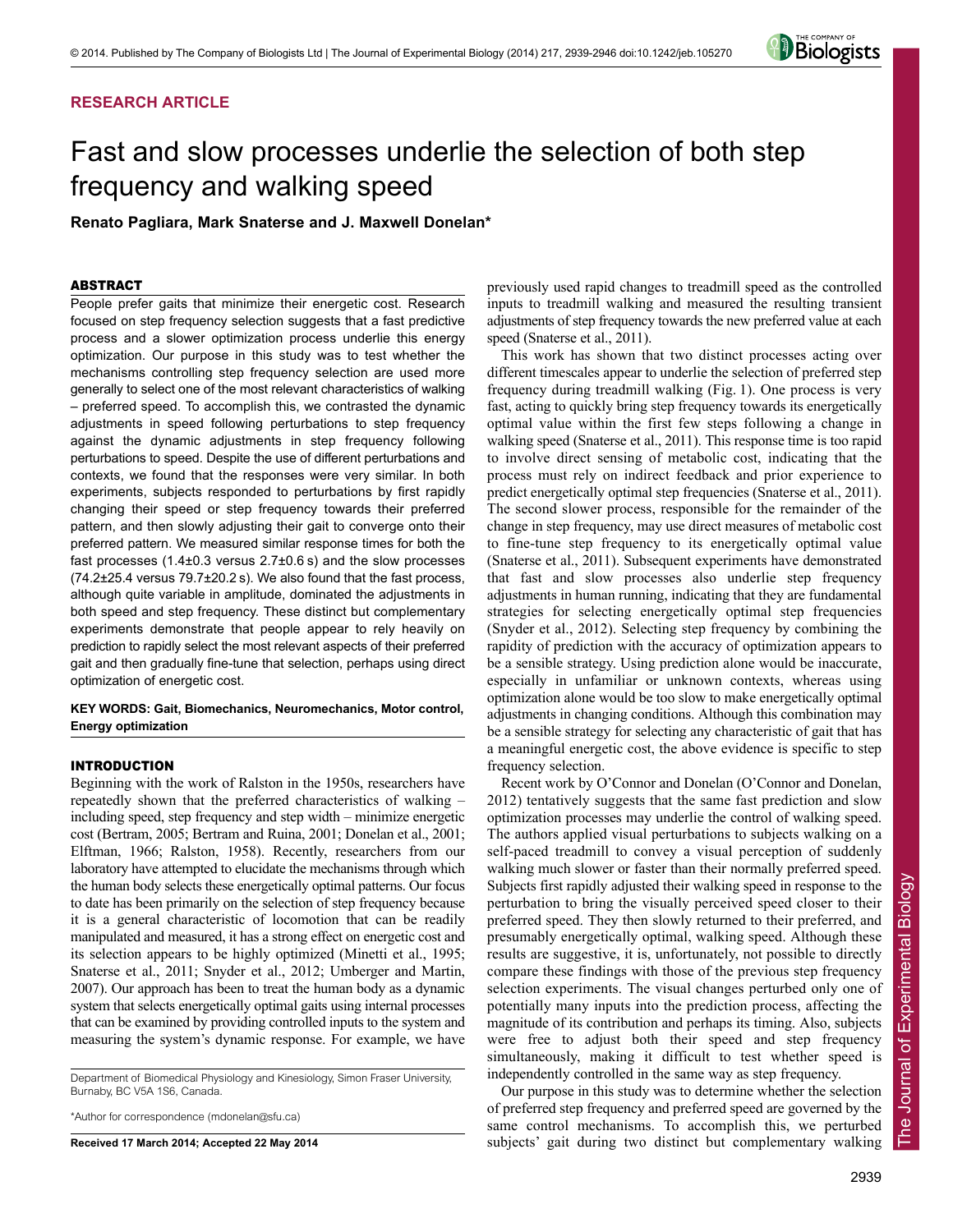| List of symbols and abbreviations |                           |
|-----------------------------------|---------------------------|
| $\overline{A}$                    | amplitude                 |
| <b>GPS</b>                        | global positioning system |
| r.m.s.                            | root mean square          |
| $T_{\rm d}$                       | physiological time delay  |
| X(s)                              | model input               |
| Y(s)                              | model output              |
| τ                                 | time constant             |
| <b>List of subscripts</b>         |                           |
| f                                 | fast                      |
| S                                 | slow                      |

experiments and observed the transient adjustments in gait towards their preferred pattern. The first experiment studied the dynamics of step frequency selection in response to speed perturbations during treadmill walking. The second experiment studied the dynamics of speed selection in response to step frequency perturbations during overground walking. We used numerical optimization techniques to identify the number of processes involved in the observed gait adjustments, as well as the best-fit timing parameters for each process. To test whether fast and slow processes underlie the selection of both step frequency and speed, we compared the number of processes, and the timing of each process, identified in the two experiments.

## RESULTS

We found that fast and slow processes appear to govern the selection of both preferred step frequency and preferred speed. In both experiments, subjects responded to perturbations by first rapidly changing their gait towards their preferred pattern and then slowly fine-tuning their gait to settle on their steady state value (Fig. 2). These dynamics were captured by the sum of a fast and slow process (Eqn 1) with the two processes having large and significant differences in their response times. Specifically, the fast and slow processes underlying frequency selection during the speed perturbation experiments had respective response times of 1.4±0.3 and 74.2±25.4 s (mean ± s.d.; *P*=8.38×10<sup>−</sup><sup>5</sup> paired *t*-test). Similarly, speed selection fast and slow response times were  $2.7\pm0.6$  and 79.7±20.2 s (*P*=1.16×10<sup>−</sup><sup>5</sup> ) during the frequency perturbation experiments. Comparing response times between experiments, the fast process values were similar in magnitude but nevertheless



statistically different  $(P=3.2\times10^{-3})$ . The slow response times were not significantly different (*P*=0.69). Subjects also exhibited delays of similar magnitude prior to responding to the perturbations with a median (interquartile range) delay of 0.1 (0.2 s) for frequency changes in response to speed perturbations and 0.3 (0.5 s) for speed changes in response to frequency perturbations  $(P=8.22\times10^{-10})$ .

The fast process dominated the measured adjustments in both step frequency and walking speed. On average, the fast process amplitude was very close to 1 (1.02±0.04 and 0.96±0.08 for speed and frequency perturbation experiments, respectively), whereas the slow process amplitude was very close to 0 (−0.02±0.04 and  $0.04\pm0.08$  for speed and frequency perturbation experiments, respectively). Thus, on average, the fast process rapidly and accurately adjusted gait towards the final steady state value requiring small fine-tuning adjustments from the slow process. However, this average response does not accurately convey how the relative contributions of the two processes varied from trial to trial (Fig. 3). For example, the fast process amplitude varied between 0.76 and 1.34 when selecting frequency in the speed perturbation trials, and between 0.57 and 1.38 when selecting speed in the frequency perturbation trials (95% confidence intervals). Fast process amplitudes greater than 1 indicate initial adjustments that overshot the final steady state value, whereas those less than 1 indicate initial responses that undershot the steady state value. In both 'fast overshoot' and 'fast undershoot' trials, the slow process contributed the remaining adjustments to slowly converge the subject to steady state. In some trials, the initial response did not overshoot or undershoot but brought the subject very close to the preferred steady state gait yielding a fast process amplitude close to 1. In these 'fast accurate' trials, defined here as  $A_f$  between 0.95 and 1.05, the contribution of the slow process was small compared with the stepto-step variability in step frequency or speed. In the speed perturbation experiment, 33% of the frequency responses were fast undershoot, 32% were fast overshoot and 35% were fast accurate. In the frequency perturbation experiments, 49% of the speed responses were fast undershoot, 31% were fast overshoot and 20% were fast accurate. The only effect of perturbation direction and magnitude on the initial responses in the two experiments that we found was that subjects were more likely to undershoot in the speed perturbation experiments when the perturbation consisted of an increase in belt speed (*P*=0.005, chi-square test).

> **Fig. 1. Two-process model of gait selection.** Based on previous research (O'Connor and Donelan, 2012; Snaterse et al., 2011; Snyder et al., 2012), we treat the person as a dynamic system that uses internal processes to select the energetically optimal gait for a particular task under particular environmental constraints. These processes can be examined by providing controlled inputs to the system and measuring the system's dynamic response. (A) Based on our previous findings, we theorize that a combination of two physiological processes operating on different time scales work in parallel to select energetically optimal walking parameters. One of these processes acts very quickly and is believed to reflect a predictive process that relies on previous experience and indirect sensors of energetic cost, such as vision, to quickly select economical gaits. The second process, acting much slower, is believed to reflect an optimization process that uses sensed metabolic rate directly to minimize energetic cost. The resulting gait is the product of these fast and slow processes applied to the body's own task-dependent dynamics. (B) We mathematically modelled these fast and slow dynamics using two parallel firstorder processes with variable amplitudes. For a step input, the resulting output is the sum of two exponential functions that work together to converge the system to a steady state.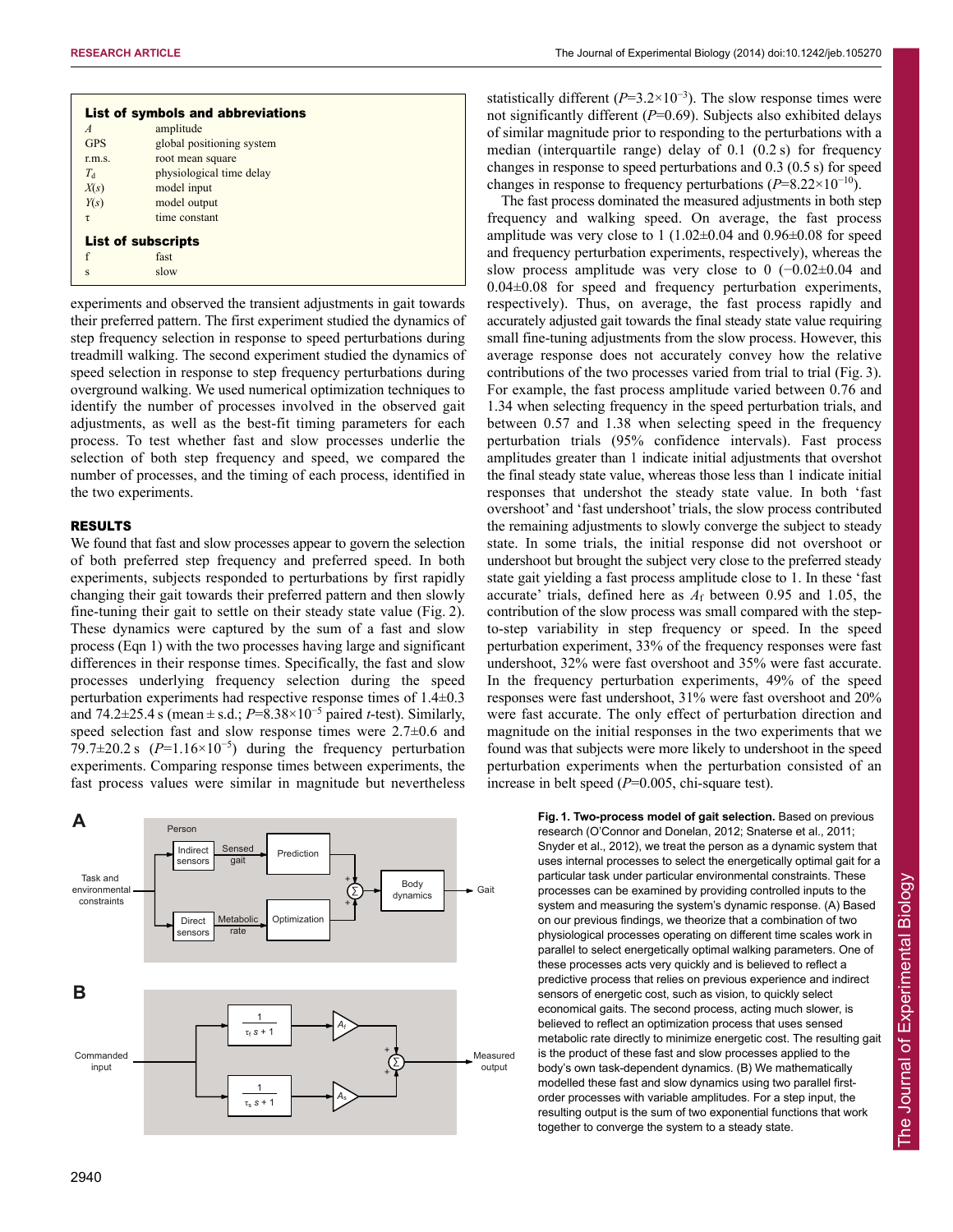

**Fig. 2. Results.** (A,B) Speed perturbation experiments. (A) A rapid change in treadmill speed elicited rapid adjustments in step frequency followed by longerterm adjustments towards the new steady state value. The initial rapid adjustment varied from trial to trial, sometimes undershooting or overshooting the final steady state value. We fitted a two-process model (red and burgundy lines) to the average normalized fast-undershoot and fast-overshoot experimental data (black lines), using the treadmill speed (grey line) as the input to the system. (B) The residual errors between the model and the experimental data illustrate that the two-process model was sufficient to describe the dynamics in step frequency selection – the residuals were small and approximately randomly distributed around 0. (C,D) Frequency perturbation experiments. (C) A rapid change in metronome frequency elicited a rapid adjustment in walking speed followed by longer-term adjustments towards the new steady state speed. (D) The residual errors illustrate that the same two-process model yields fits that closely match the speed response experimental data, suggesting that the two-process model is also sufficient to explain the dynamics behind the selection of walking speed. To compare trials with different perturbation magnitudes and directions, as well as across experiments, we normalized the data of each trial to yield a magnitude of 0 prior to the perturbation and a magnitude of 1 at the final steady state value. In all panels, the grey area indicates the time prior to the perturbation.

The two-process model accurately described the measured response to perturbations in both experiments.  $R^2$  values for individual trial fits indicate that the model explained  $53\pm16\%$  and  $68\pm10\%$  of the measured variance for the speed and frequency perturbation experiments, respectively. These are respectable fits given that the model does not attempt to explain the variability

present during steady state walking in both step frequency and speed. We estimated the contribution of this steady state behaviour to the total adjustments in gait for each trial from the average variance in the 10 seconds immediately before each perturbation and in the final 10 seconds of the trial. It was relatively large, accounting for 29±20% and 17±15% of the adjustments in step frequency and



**Fig. 3. Fast process amplitude distribution for all subjects and all trials.** The distribution of the fast process amplitude (*A*f) is shown for the speed perturbation experiments (A) and frequency perturbation experiments (B). Our analysis approach normalized the steady state frequency and speed of each trial to 1. That the illustrated distributions are both centered around 1 indicates that, on average, the fast process brought both step frequency and speed very close to their final steady state values. However, the contribution of the fast process to the overall response varied considerably from trial to trial, as indicated by the spread of the distributions. We classified trials with a fast amplitude less than 0.95 as fast undershoot, trials with a fast amplitude greater than 1.05 as fast overshoot and trials with fast amplitude between 0.95 and 1.05 as fast accurate*.* Because the amplitudes of the fast and slow processes were defined to sum to 1, the greater the deviation of the fast process amplitude from 1, the larger the contribution of the slow process to the overall response.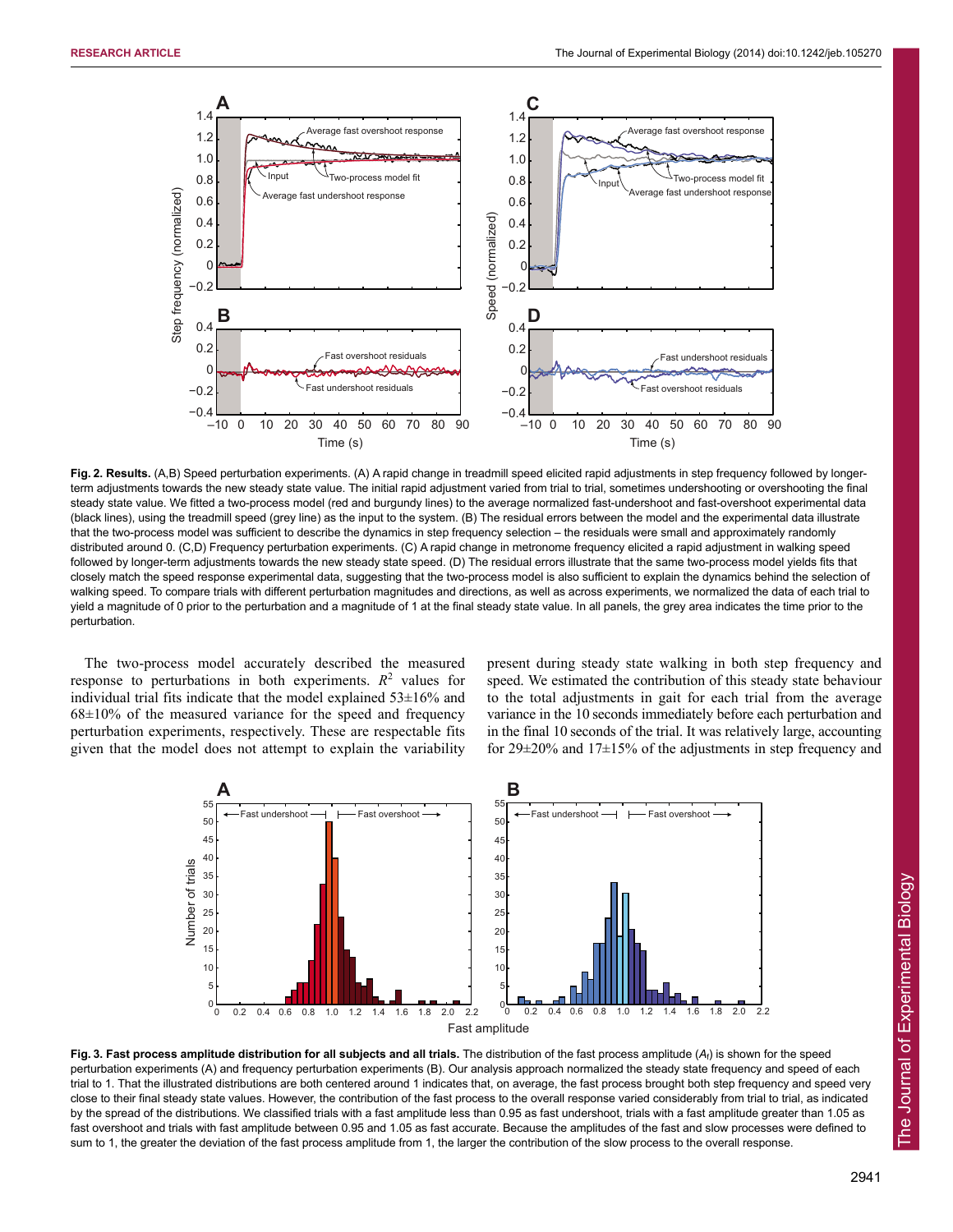speed, respectively. To further test the two-process model, we determined how well the average response times from the individual fits described the average perturbation responses. This averaging reduced the contribution of steady state variability to the measured adjustments because, from trial to trial, the steady state adjustments were uncorrelated with perturbation onsets. For this purpose, we only used the average fast undershoot  $(A_f \le 0.95)$  and fast overshoot  $(A<sub>f</sub> > 1.05)$  trials because the fast accurate trials did not contain a measurable slow process. The  $R^2$  values for the frequency response in the speed perturbation trials indicate that the model explained 96% and 95% of the average fast undershoot and fast overshoot responses, respectively (Fig. 2A). Similarly, the  $R^2$  values for the speed response in the frequency perturbation trials indicate that the model explained 99% of the average fast undershoot responses and 96% of the average fast overshoot responses (Fig. 2C). Furthermore, the residual errors were small and showed no clear pattern (Fig. 2B,D). Collectively, these results indicate that the two-process model provides a good explanation of the dynamics of both walking speed and step frequency selection.

A comparison with simpler and more complex models suggests that the two-process model is both necessary and sufficient to describe the measured responses to perturbations. A simpler oneprocess model is not sufficient, as it cannot mathematically account for the substantial overshooting behaviour that was present in approximately one third of the trials from both experiments (Figs 2, 3). Furthermore, a single process cannot capture both the rapid initial adjustments in gait as well as the slower fine-tuning (Fig. 2). Although these are not limitations for a more complex model, the added complexity does not seem warranted given how well the two-process model performed. The residual errors between the average measured data and the model predictions (Fig. 2B,D) are quite small and appear to be randomly distributed about 0, indicating that a two-process model leaves very little remaining variability to be explained by additional processes in more complex models.

## **DISCUSSION**

The two processes that appear to govern the selection of step frequency are remarkably similar to those that seem to control walking speed. The faster of the two processes rapidly adjusts frequency and speed, bringing people towards their preferred gait within a few steps. The slower process takes considerably longer, fine-tuning speed and frequency to slowly converge people to their energetically effective steady state gait. We consistently observed these processes despite major differences between our two experimental paradigms – we studied frequency selection in experiments that took place on a treadmill and physically perturbed speed, and speed selection in experiments that applied nonphysical perturbations to overground walking. In previous running experiments we found that similar fast and slow processes appear to govern step frequency selection as those described here in walking, even though distinct biomechanical mechanisms underlie the two gaits (Cavagna et al., 1976; Snyder et al., 2012). These collective findings strongly suggest that these two processes reflect common control mechanisms for selecting preferred gait patterns.

The identified dynamics were similar between the two experiments, but not identical. Differences are expected even when identical neural mechanisms are responsible for selecting speed and frequency because the body has its own dynamics and these dynamics depend upon the particular task (Fig. 1). For a given input, speed changes are likely to occur more slowly than step frequency changes because the former involves the acceleration of the mass of the whole body, whereas the latter mostly requires the acceleration

of the mass of one leg. This provides one reasonable explanation as to why the identified fast process was statistically faster in the speed perturbation experiments when compared with the frequency perturbation experiments. Although subjects also had to adjust speed in the speed perturbation experiments, and frequency in the frequency perturbation experiments, these adjustments were enforced by the experimental paradigm and were not governed by the dynamics of the neural control underlying the selection of preferred gait. Differences in body dynamic responses are expected to have a smaller effect on longer-term adjustments to gait because the required accelerations are much smaller – we found no significant differences in the dynamics of the two slow processes. A second explanation for identifying a more rapid fast process when selecting frequency is that the treadmill physically perturbed participants with forces that may have also accelerated step frequency towards the preferred value for the new speed. More generally, although our focus is on studying the nature of the underlying control, our measurements do not dissociate neural responses from those that are biomechanical. Hence, all inferences regarding the underlying control should be made in the light of the complete neuromechanical system – small differences in the timing of processes between experiments should not be interpreted as differences in the underlying neural control.

Although we have examined how step frequency is selected in one of our experiments, and how speed is selected in the other, we could have studied how step length is selected in both experiments. Owing to the relationship between speed, step frequency and step length, step length can be defined as speed divided by step frequency. That is, subjects were also selecting a step length when they were selecting a frequency or a speed. The amplitudes of the step length dynamic responses would be opposite to that observed for the other free variable. For example, if step frequency initially undershoots steady state in a speed perturbation trial, step length would overshoot. But while the amplitudes are opposite, the timing of step length selection would exactly match that of the other gait variable that was free to vary. Thus, our central finding that two similar processes govern gait selection in the two experimental models would remain the same had we focused our analysis on step length. When viewed through the lens of step length selection, the central finding is no less remarkable because the two experiments present different challenges to the mechanisms underlying gait selection. In one experiment, the task is to select the optimal gait at a given speed, and for the other, it is to select the optimal gait at a given frequency. Step length analyses lead to the same conclusions – people choose their energetically optimal gait by combining a fast selection process with a slow one.

Prediction and optimization of energetic cost remain reasonable candidate control mechanisms responsible for the observed fast and slow processes. Direct optimization of energetic cost is likely to be a slow process due not only to the lengthy feedback delays associated with direct sensing of muscle energetic cost (Coote et al., 1971; Hayes et al., 2009; Kaufman and Hayes, 2002; Kaufman et al., 1983; McCloskey and Mitchell, 1972), but also to the nature of optimization. That is, optimization requires averaging energetic measurements over a number of strides and iteratively adjusting gait parameters to slowly and accurately converge on the optimal gait. This suggests that direct optimization will take tens of seconds or longer. This timing may be consistent with the observed slow process dynamics but far too slow to be responsible for the rapid fast process adjustments. Consequently, we have previously attributed the fast process to the rapid prediction of the energetically optimal walking pattern, based not on direct feedback of energetic cost, but on prior knowledge of the relationship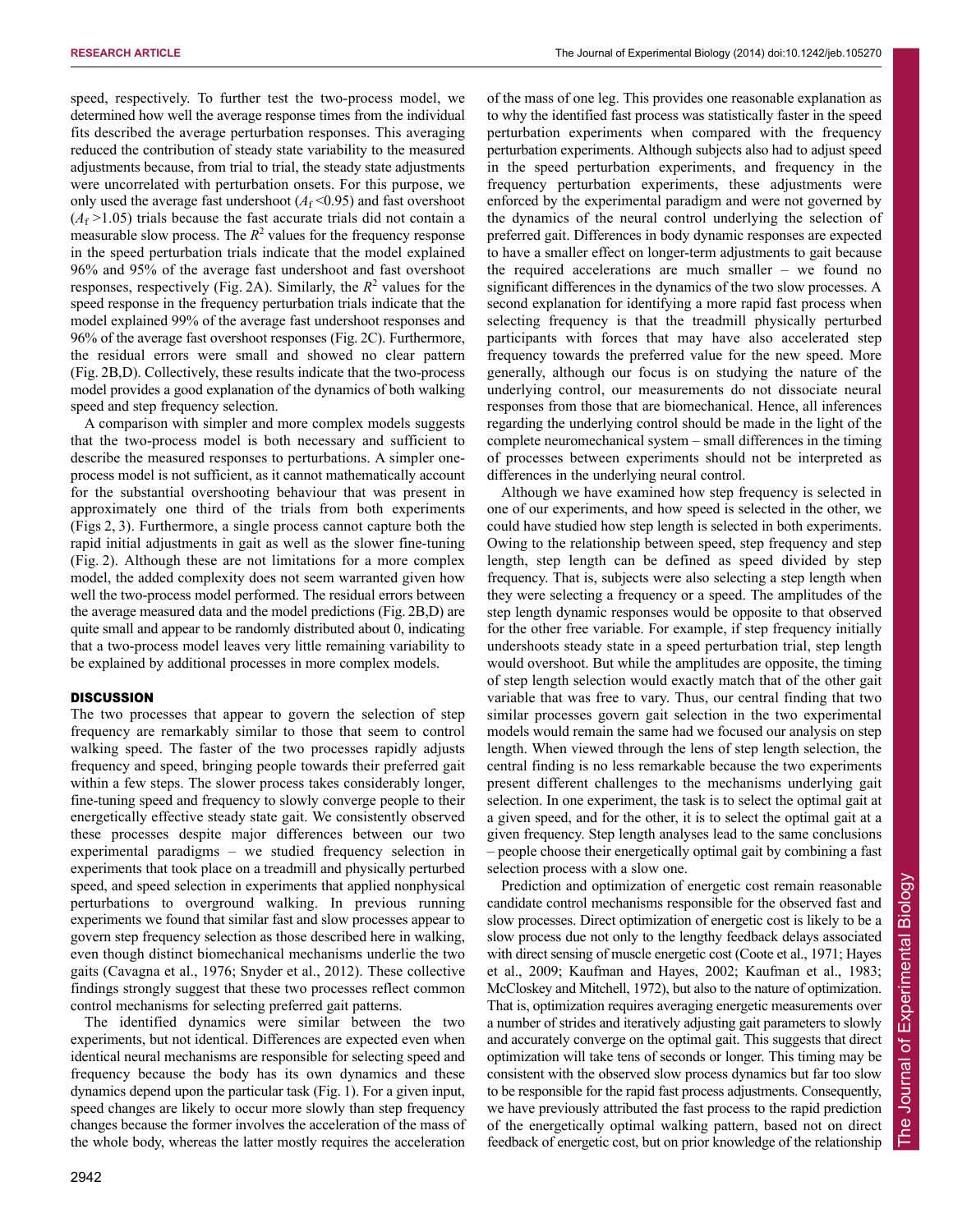between gait patterns and energetic cost (Snaterse et al., 2011). Our current results indicate that the sensible strategy of combining the quickness of prediction with the accuracy of optimization is not only used for step frequency selection, but also for the real-time selection of energetically optimal speed.

The fast process adjustments in our experiments were very fast, but not very accurate (Fig. 3). We found considerable variability from trial-to-trial in how closely the fast process amplitude approximated the final steady state value. For example, there were cases where the same subject in the same condition would considerably undershoot the steady state value in one trial and considerably overshoot in another. Two requirements need to be met to allow the fast process to accurately adjust gait. First, the current walking state has to be estimated accurately. Second, the predictive process has to accurately predict the optimal gait adjustments given this estimated state. Inaccuracies in either the state estimate or predictive process would lead to inaccurate gait adjustments. We believe that the inaccuracies in the fast gait adjustments found here might be the consequence of inaccurate estimates of state, as opposed to inaccuracies in the predictive process. Because our perturbations were designed to be unpredictable in both timing and magnitude, the nature of our experiments required subjects to make a hasty, and perhaps imprecise, assessment of their new state. In contrast, many adjustments that are made in the real world are due either to anticipated external perturbations, such as when one steps on to a moving escalator (Reynolds and Bronstein, 2003), or to internally generated perturbations, such as when one decides to walk faster. Our finding that the fast process was quite accurate on average is consistent with the possibility that an accurate predictive mechanism, based on an inaccurate estimate of state, is responsible for our observed fast process inaccuracies. Participants were, on average, within 2±4% and 4±8% of the steady state frequency and speed in just a few steps. And although there were certainly some trials where the initial adjustments were a quite poor prediction of the final steady state value, there were zero trials in which the initial adjustments were not in the correct direction. That is, there was always an energetic saving as a result of the fast predictive adjustments. An alternative possibility for the fast process inaccuracy is that the remaining energetic penalty is simply not enough to justify the additional neural overhead of accurate prediction when optimization will eventually bring the gait to its energetic optimum. We suspect that this is not the correct explanation because perturbations in the real world can come much more frequently than those applied here. In these situations, optimization will not have time to bring the gait to its optimal value creating a persistent, and probably meaningful, energetic penalty if prediction is consistently poor.

Real-time optimization is a viable strategy for the selection of only a relatively small number of gait parameters. Consider, for example, that selecting energetically optimal high-level parameters, such as speed and step frequency, requires the appropriate control of tens of thousands of motor units. The time required to find the optimal combination of parameters is likely to grow quickly with the number of independent parameters. This is because the central nervous system will have to evaluate the effect of a change in each parameter on energetic cost in order to intelligently search the parameter space. But most walking bouts are relatively short, lasting less than 30 seconds (Orendurff et al., 2008), leaving little time for multidimensional optimization. Thus, it seems reasonable that realtime optimization is reserved for a small number of gait parameters that have the most meaningful short-term effects on energetic cost and that are free to change while still fulfilling the task constraints.

Remaining parameters, which may include some high-level parameters (e.g. trunk angle) in addition to low-level parameters (e.g. motor unit activation), must then be predicted based on prior experience acquired over time.

Our results provide further evidence that when walking, people are not predicting and optimizing energy cost per unit time. In our speed perturbation experiments, gait adjustments that minimized the metabolic energy cost per unit distance (i.e. cost of transport) were identical to those that minimized the cost per unit time (i.e. metabolic power) because each new speed was fixed. It is thus impossible from those experiments alone to discriminate which of these two energetic objective functions are predicted and optimized during walking. This is not the case in our frequency perturbation experiments where minimizing metabolic power yielded specific predictions about preferred gaits, and these predictions differ from those of minimizing cost of transport. For any of our experimentally fixed step frequencies, walking with the shortest possible step length, and thus the slowest possible speed, would have minimized metabolic power (Donelan et al., 2002). Yet, our subjects did not show a systematic convergence to very slow walking. In fact, they chose to increase their speed when presented with a higher step frequency, and this speed increase was accomplished not just by fulfilling the enforced frequency but also by increasing step length (on average, step length accounted for 24% of adjustments to speed in our frequency perturbation experiments, with step frequency contributing the remainder). This behaviour is consistent with optimizing cost of transport, which is minimized at a specific nonzero walking speed for each step frequency (Bertram, 2005; Donelan et al., 2001). There is a large body of evidence that convincingly demonstrates that people's preferred steady state gait minimizes cost of transport (Bertram, 2005; Bertram and Ruina, 2001; Donelan et al., 2001; Elftman, 1966; Ralston, 1958) – this study contributes to our understanding by studying the real-time dynamics of this energetic preference.

There were a number of important limitations to our study. First, we used treadmill speed, rather than actual subject speed, as the input into the parameter identification procedure for our speed perturbation experiments. However, subjects can temporarily use different speeds from the treadmill speed by allowing themselves to move backwards or forwards on the belt. Although this is likely to be a small effect – the speeds cannot differ by much or for very long without the subject falling off the belt – it would nevertheless have been more accurate to have measured and used the actual speed. This was not an issue in the frequency perturbation experiments where we used the measured step frequency, rather than the instructed step frequency, as the input. Second, we did not randomize the order in which subjects performed the experiments – all subjects performed the speed perturbation experiments before the frequency perturbation experiments. Although the two experiments were performed in different settings, it would have been more cautious to randomize the order so as to reduce the familiarity of subjects with the experimental protocol. A third limitation is the accuracy of the parameters identified for our fast and slow processes. The specific values depend on many details, including the experimental design we used to generate the input data, the assumptions we made regarding the underlying system and the optimization process we used to identify the best-fit system parameters. We have been refining our approach over the course of our research in this area (O'Connor and Donelan, 2012; Snaterse et al., 2011; Snyder et al., 2012). Consequently, there are important differences between the various approaches that render a detailed quantitative comparison of system parameters between experiments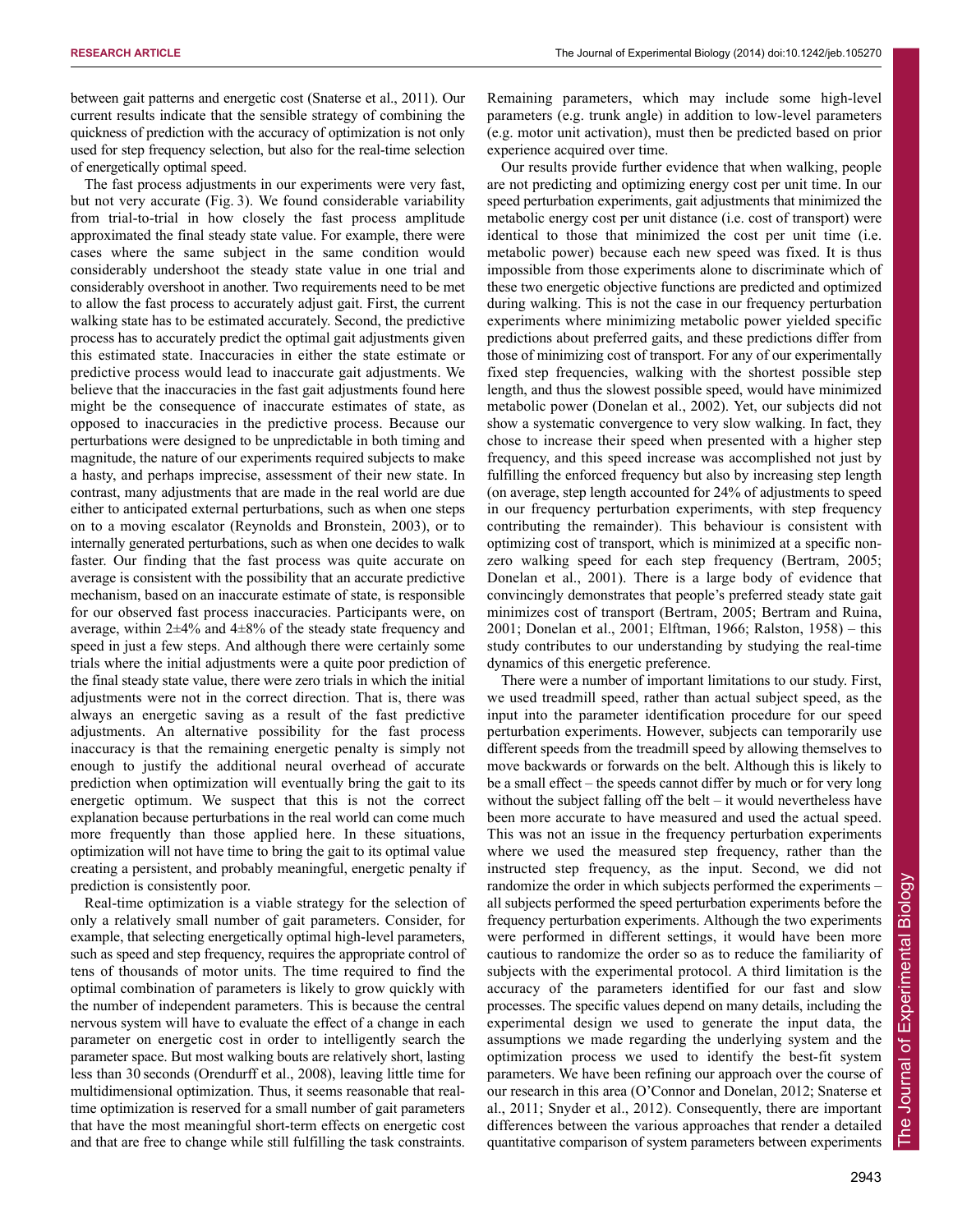useless. This same limitation can also be viewed as a strength – despite numerous differences between our approaches, we have consistently found that the selection of preferred gait patterns are governed by two distinct processes that operate on very different time scales. Fourth, although we tried to strike the best balance between the duration of each trial, the total number of trials and the total duration of each experimental session, trial duration was probably too short for some subjects. This is because the normalization of the data from each trial assumes that the subject has reached steady state in the last 30 seconds of each trial. But for subjects with particularly slow dynamics, this assumption would be approximate at best and result in an artificial reduction in our estimates of their slow process time constant. Finally, we interpret our findings in the context of energy minimization, but without directly measuring metabolic cost. Instead, we have relied on previous research by a number of different investigators, using a variety of experimental protocols, which have all demonstrated that the preferred steady state step frequency and speed minimizes metabolic cost (Bertram, 2005; Bertram and Ruina, 2001; Donelan et al., 2001; Elftman, 1966; Ralston, 1958).

In summary, people appear to rely on two distinct processes to select their energetically optimal gaits. They use a fast predictive process to rapidly select their preferred gait and then gradually finetune that selection over a time course consistent with direct optimization of energetic cost. These processes underlie gait selection in both walking and running, and in selecting both preferred step frequency and preferred speed, suggesting that they may be general physiological mechanisms for energy optimization. This combination of prediction and optimization has a clear energetic advantage over using either in isolation, in that they can combine to quickly adjust gait during short and varying bouts of locomotion while still being able to find energetically optimal gaits in new contexts.

#### MATERIALS AND METHODS

Eight healthy young adults (four men, four women; age  $24\pm2$  years; leg length  $0.82\pm0.03$  m; mean  $\pm$  s.d.) participated in our study. Each individual participated for 2 days, with no more than 2 hours of walking per day. They performed the speed perturbation experiments on the first day and the frequency perturbation experiments on the second day. Simon Fraser University's Office of Research Ethics approved the protocol, and participants gave their written informed consent before experimentation. We familiarized the subjects with all procedures prior to the experiments.

## Speed perturbation experiments

We applied speed perturbations to subjects walking on a treadmill using rapid changes in belt speed and observed the resulting adjustments in step frequency (Fig. 4A). The perturbations were intended to force subjects to quickly change their speed while at the same time providing considerable freedom in the time course of their adjustments to step frequency, so long as step length was also adjusted to match the appropriate speed. When speed is constrained, subjects cannot independently vary step length and frequency – step length is defined as speed divided by step frequency. Here, we used the convention of referring only to step frequency or speed selection, with the understanding that step length is also being selected, albeit not independently of the other two gait parameters. This protocol used two base speeds: 1.0 and 1.5 m s<sup>-1</sup>. At each base speed, we applied a series of eight speed perturbations to and from new speeds that were 25% and 50% above and below the base speed (Fig. 4B). Each new speed was maintained for 90 seconds. Subjects repeated each series of perturbations, at each base speed, twice. Series order, and order of the perturbations within a series, were randomized.

This experiment was performed on an instrumented treadmill (FIT, Bertec Corporation, Columbus, OH, USA), allowing us to compute step frequency from the time derivative of the centre of pressure signal in the fore–aft direction (Verkerke et al., 2005). Custom written software (Simulink Real-Time Workshop, MathWorks Inc., Natick, MA, USA) controlled the treadmill speed while an optical encoder mounted on the belt roller measured actual treadmill speed. We chose the maximum belt acceleration ( $\pm$ 0.4 m s<sup>-2</sup>) to be considerably lower than that normally used



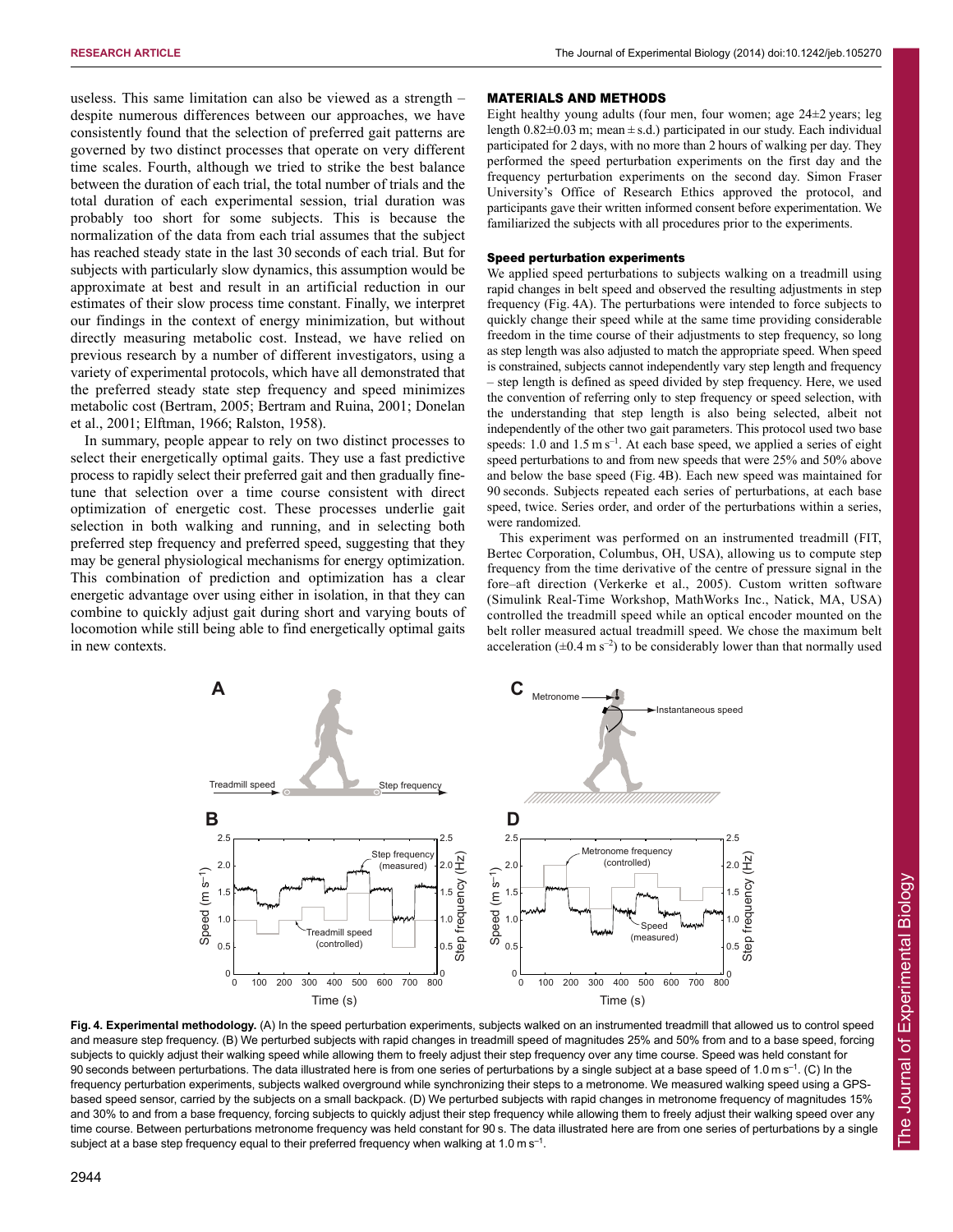

**Fig. 5. Average treadmill belt acceleration during the speed perturbation experiments.** The experimental protocol for the speed perturbation experiments used two base speeds:  $1.0 \text{ m s}^{-1}$  (dark green) and  $1.5 \text{ m s}^{-1}$ (light green). At each base speed, we applied perturbations to and from new speeds that were 25% (solid lines) and 50% (dotted lines) above and below the base speed. The maximum belt acceleration was  $\pm 0.4$  m s<sup>-2</sup>, resulting in speed changes lasting from 1.0 to 2.2 seconds.

to challenge balance by eliciting stumbling reaction reflexes (Dietz et al., 1987) while still producing relatively sudden changes in speed. The constant maximum belt acceleration combined with different magnitudes of speed perturbations resulted in speed changes lasting from 1.0 to 2.2 seconds (Fig. 5).

#### Frequency perturbation experiments

We applied frequency perturbations consisting of rapid changes in metronome frequency to subjects walking overground and observed the resulting adjustments in walking speed (Fig. 4C). The perturbations required subjects to quickly change their step frequency but allowed them to adjust their walking speed over any time course. They were not intended to challenge balance, and subjects could comfortably make the commanded step frequency adjustments. Similar to the speed perturbation protocol, subjects completed a total of four series of perturbations referenced to two different base frequencies. We defined the base frequencies as the subject's preferred step frequencies at speeds of 1.0 and 1.5 m  $s^{-1}$ , as measured during the speed perturbation experiments. These subject-specific frequencies averaged 1.6 Hz at  $1.0 \text{ m s}^{-1}$  and  $1.9 \text{ Hz}$  at  $1.5 \text{ m s}^{-1}$ . Each series consisted of eight frequency perturbations to frequencies 15% and 30% above and below the base frequency (Fig. 4D). Each new frequency was maintained for 90 seconds. Series order, and order of the perturbations within a series, were randomized. Participants were explicitly instructed to match their steps to the auditory metronome, and a *post hoc* analysis indicated that they did so accurately. The steady state and root mean square (r.m.s.) errors in step frequency, averaged across subjects, were 0.88±0.91% and 2.37±0.83%, respectively.

The frequency perturbation experiments were performed on a standard 400 m athletic track (IAAF, 2008). To measure step frequency, we used force-sensitive resistors mounted below the subject's heel. To measure walking speed, we used a global positioning system (GPS) sensor designed for high-accuracy speed sensing (VBOX Speed Sensor, Racelogic, Buckingham, UK; 10 Hz sampling frequency; 43 ms time delay). We validated the accuracy of the sensor by comparing its performance over a wide range of walking speeds and accelerations to that of a wheel instrumented with an optical encoder. The average and r.m.s. error were −0.2% and 2%, respectively. An Arduino UNO microcontroller board (Arduino, Ivrea, Italy) logged the data to a Secure Digital card while a second microcontroller generated the metronome frequency. We mounted both the speed sensor and the microcontroller boards to a lightweight backpack that the subjects wore during the experiment (total mass: 1.5 kg).

#### Data analysis

For both experiments, we divided each series of perturbations into individual speed or frequency perturbations and their corresponding frequency or speed responses. We refer to these input–output pairs as trials. To compare trials between the speed and frequency perturbation experiments, and to also compare trials of different perturbation magnitudes and directions from within the same experiment, we normalized the input and output data to 0 before the perturbation and 1 after the perturbation. We defined 0 as the average of the 30 seconds of data immediately prior to the perturbation (seconds −30 to 0) and 1 as the average of the trial's last 30 seconds of data (seconds 60 to 90).

We primarily focused on the following two-process system, expressed in the frequency domain, to model the dynamics involved in the selection of gait parameters:

$$
Y(s) = \left[ \left( \frac{A_{\rm f}}{\tau_{\rm f} s + 1} \right) + \left( \frac{A_{\rm s}}{\tau_{\rm s} s + 1} \right) \right] e^{-T_{\rm d}s} X(s) , \tag{1}
$$

where  $X(s)$  is the input and  $Y(s)$  is the output. The parameters  $\tau_f$  and  $\tau_s$ represent the time constants of the fast and slow processes. The parameters  $A_f$  and  $A_s$  represent the amplitudes of the fast and slow processes, which we use to determine their relative contributions. We constrained the amplitudes to sum to 1 by enforcing  $A_s = 1 - A_f$ . The parameter  $T_d$  is a time delay to account for physiological time delays. The behaviour of this twoprocess system is perhaps most easily visualized when the input is an instantaneous step function – the output is then the sum of two exponential functions, one that converges to steady state quickly and one that converges to steady state slowly (Snaterse et al., 2011; Snyder et al., 2012). For convenience, we report time constants as response times, defined as the time required to reach 95% of the final value of the process (approximately three time constants).

For each subject, we independently determined the optimal model parameters for each of the two experiments. During the optimization of each experiment, we assumed that the timing of the fast and slow processes would be the same across all trials for a given individual and thus searched for a single pair of fast and slow process time constants that best fit the entire dataset. As we expected the contribution of the two processes to vary from trial to trial (Snyder et al., 2012), we allowed processes to have different best-fit amplitudes between trials.

We estimated model parameters using nonlinear least-squares optimization. The objective function to be minimized was the sum of the squared difference between measured data and model predictions within each trial, summed across all trials for each subject within each experiment. The optimization procedure minimized the objective function using the Levenberg–Marquardt algorithm (Moré, 1978), implemented with MATLAB's lsqcurvefit function (MATLAB, MathWorks, Natick, MA, USA). To avoid convergence problems associated with parameter optimization in time-delayed dynamical systems, we visually estimated each trial's time delay rather than treating it as a parameter to be optimized (Ferretti et al., 1996; Müller et al., 2003).

We assessed the goodness-of-fit of the estimated best-fit parameters using  $R<sup>2</sup>$  values to determine how much of the measured variance was explained by the model, and by examining the residuals between the model prediction and the measured data. We used paired *t*-tests to test for statistical differences in the timing and magnitude of the fast and slow process between the two experiments and present the summary statistics for these quantities using means and s.d. Because the assumption of normality was violated for the time delays (the time delays were close to 0 but positive by definition, resulting in a positive skew), we used the non-parametric Wilcoxon signed-rank test to test for statistical differences in time delays between the two experiments and present the summary statistics for time delays using medians and interquartile ranges. Finally, we used chi-square tests to determine whether the dynamics of the initial response depended upon the perturbation magnitude or direction. For all tests we considered *P*<0.05 as significant.

## **Competing interests**

The authors declare no competing financial interests.